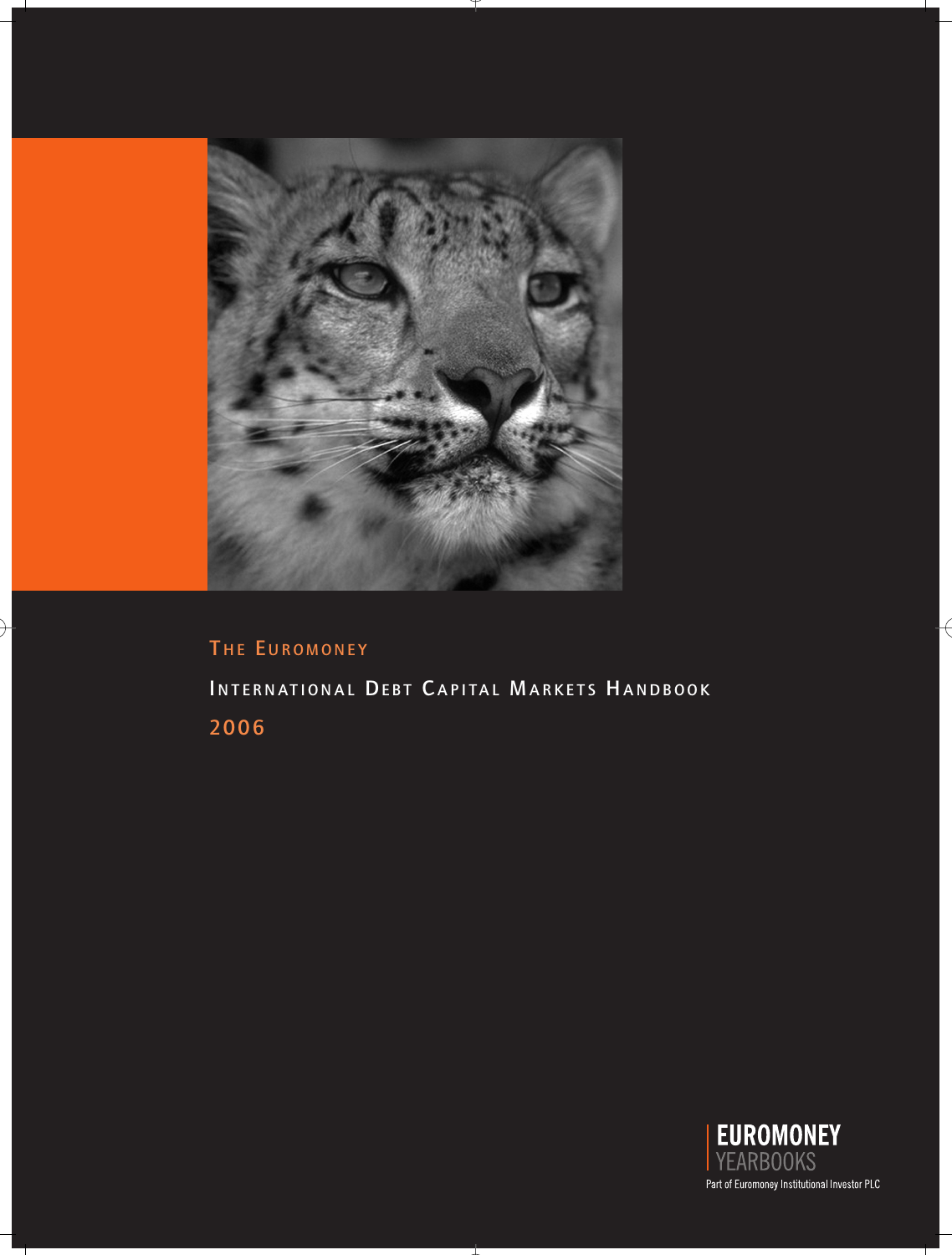# **Emerging Islamic CAPITAL MARKETS -**

# *a quickening pace and new potential*

**by Zamir Iqbal and Hiroshi Tsubota, The World Bank**

**Describing the Islamic financial system simply as 'interest-free' does not do justice to the system. Promotion of entrepreneurship, preservation of property rights, transparency and the sanctity of contractual obligations, which are crucial to any sound financial system, describe its essence. Today, Islamic financial and banking activities have reached an impressive size of over US\$250bn, as compared to a meagre US\$6bn in the early 1980s. Market participants and policy makers are increasingly paying attention to its potential and how to take advantage of the opportunities presented.**

The term 'Islamic finance' or 'Islamic financial system'1 is not as uncommon today as it was two decades ago when financial institutions in several Muslim countries started exploring ways to operate a banking system prohibiting the payments and receipts of interest. Islamic modes of financing have been in practice in some form or other since the early history of Islam. Throughout the Middle Ages, Islamic merchants became indispensable middlemen for fostering trade through development of sophisticated credit instruments in Spain, the Mediterranean and Baltic states.

In modern banking history, an interest in the revival of Islamic modes of financing emerged in several Muslim countries, during their post-colonisation period. In the early 1960s, independent but parallel attempts in Egypt and Malaysia led to the establishment of financial institutions, which were designed to operate on a non-interest basis so

as to comply with Islamic principles. But it was not until the first wave of oil revenues in the 1970s and the accumulation of petro-dollars which gave momentum to this idea, that the Middle East saw a mushrooming of small commercial banks competing for surplus funds. At the same time, interest grew in undertaking theoretical work and research to understand the functioning of an economic and banking system without the institution of 'interest.'

Continuing demand throughout the 1980s led to sustainable growth and, by the nineties, the market for Islamic financial products had attracted the attention of several western commercial banks, which started to offer specialised financial services to high net worth individuals and later at the retail level through 'Islamic windows.' Today, there are more than 240 financial institutions operating on the basis of non-interest based instruments in more than 40 different countries.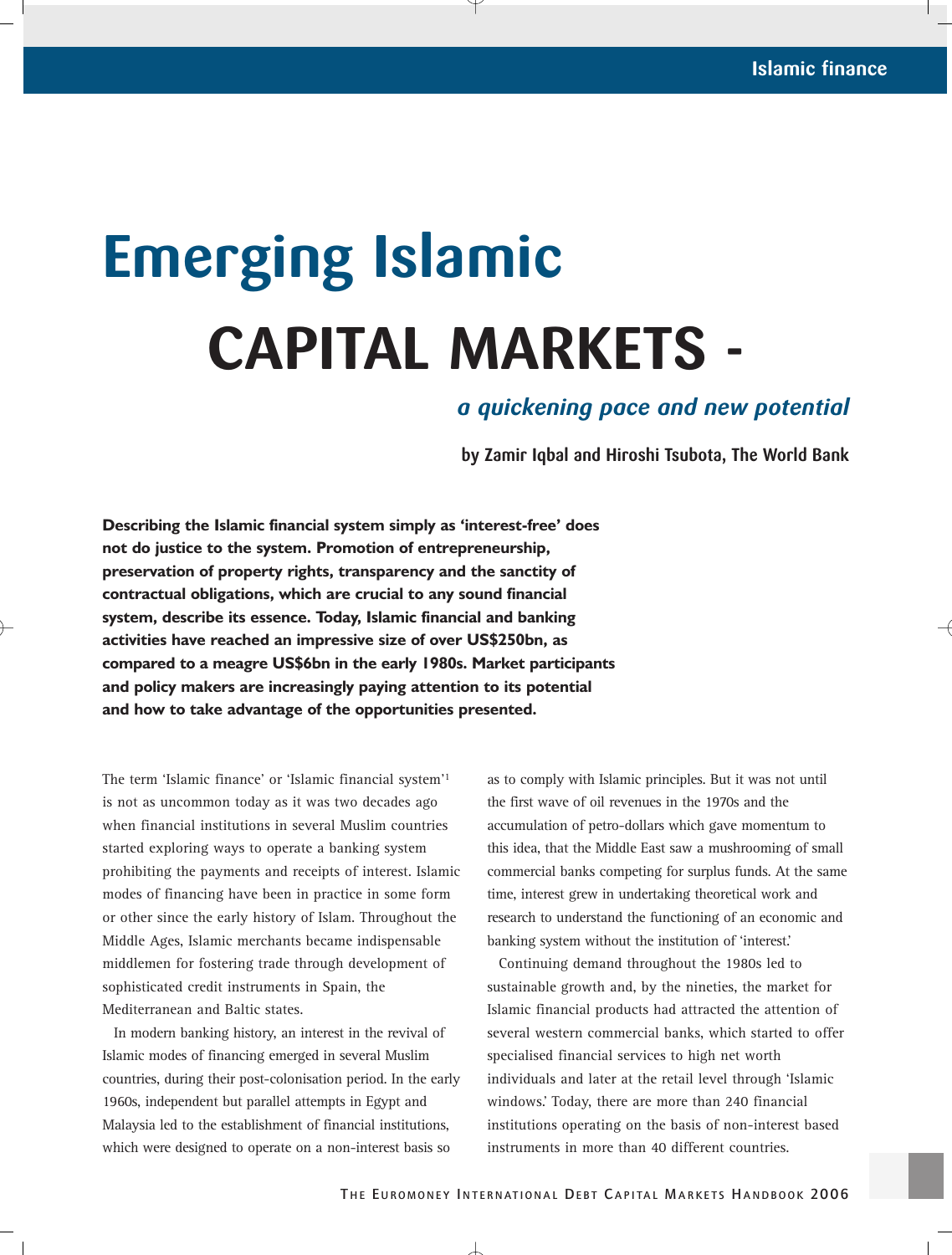## **BASICS OF ISLAMIC ECONOMIC AND FINANCIAL SYSTEMS**

An Islamic economic and financial system is a rule-based system comprising a set of rules and laws, collectively referred to as *Sharia*' governing economic, social, political and cultural aspects of Muslim societies. *Sharia'* originates from the rules dictated by the *Quran*, from the practices of the Prophet Muhammad, and further elaboration of the rules by scholars in Islamic jurisprudence through the process of deduction (*Qiyas*) and consensus (*Ijma'*). Over time, four different schools of thought – Hanafi, Maliki, Shafei and Hanbali have emerged with some variations on the rules depending on respective interpretations.

The central tenet of the financial system is the prohibition of '*Riba*' – a term literally meaning "an excess" and interpreted as "any unjustifiable increase of capital whether through loans or sales." More precisely, any positive, fixed, predetermined rate tied to the maturity and the amount of principal (i.e., guaranteed regardless of the performance of the investment) is considered *Riba* and is prohibited. The general consensus among Islamic scholars is that riba covers not only usury but also the charging of "interest" as widely practiced. This prohibition is not to be confused with a rate of return or profit on capital, as Islam encourages the earning and sharing of profits, because profit, determined ex post, symbolises successful entrepreneurship and the creation of additional wealth; whereas interest, determined ex ante, is a cost that is accrued irrespective of the outcome of business operations and may not create wealth if there are business losses.

Undoubtedly, prohibiting the receipt and payment of interest forms the nucleus, but it is supported by other principles of Islamic doctrine;

- advocating risk sharing;
- promotion of entrepreneurship;
- discouragement of speculative behaviour;
- preservation of property rights;
- transparency; and
- the sanctity of contractual obligations.

The system can be fully appreciated only in the context of Islam's teachings on the work ethic, wealth distribution, social and economic justice, and the expected responsibilities of the individual, society, the state and all stakeholders.

#### **EMERGING ISLAMIC CAPITAL MARKETS**

During the 1980s and 1990s, Islamic financial institutions were able to mobilise funds successfully through deposits invested in a handful of financial instruments, dominated by trade financing. Activities on the asset side of Islamic financial institutions included

- cost-plus-sale or purchase finance (*Modaraba*');
- leasing (*Ijara'*);
- trust financing (*Modaraba*'); and
- equity participation (*Musharika'*).

Due to market conditions, lack of liquid assets and other constraints, the composition of Islamic financial institutions' assets stayed fairly static and heavily focused on short-term instruments (mainly commodity finance). By the late 1990s, there were many calls for the introduction of new products and the promotion of financial engineering.2 Main areas of concern were the lack of liquidity, a lack of portfolio and risk management tools and the absence of derivative instruments.

One of the impediments to growth was the lack of understanding the fast changing landscape of modern financial markets as well as the intricacies of rules demanded by the *Sharia'*. The task was further complicated by the different schools of Islamic thought in various parts of the globe. Nevertheless, by the late 1990s, Islamic financial institutions had realised that the development of capital markets was essential for their survival and further growth. Meanwhile, deregulation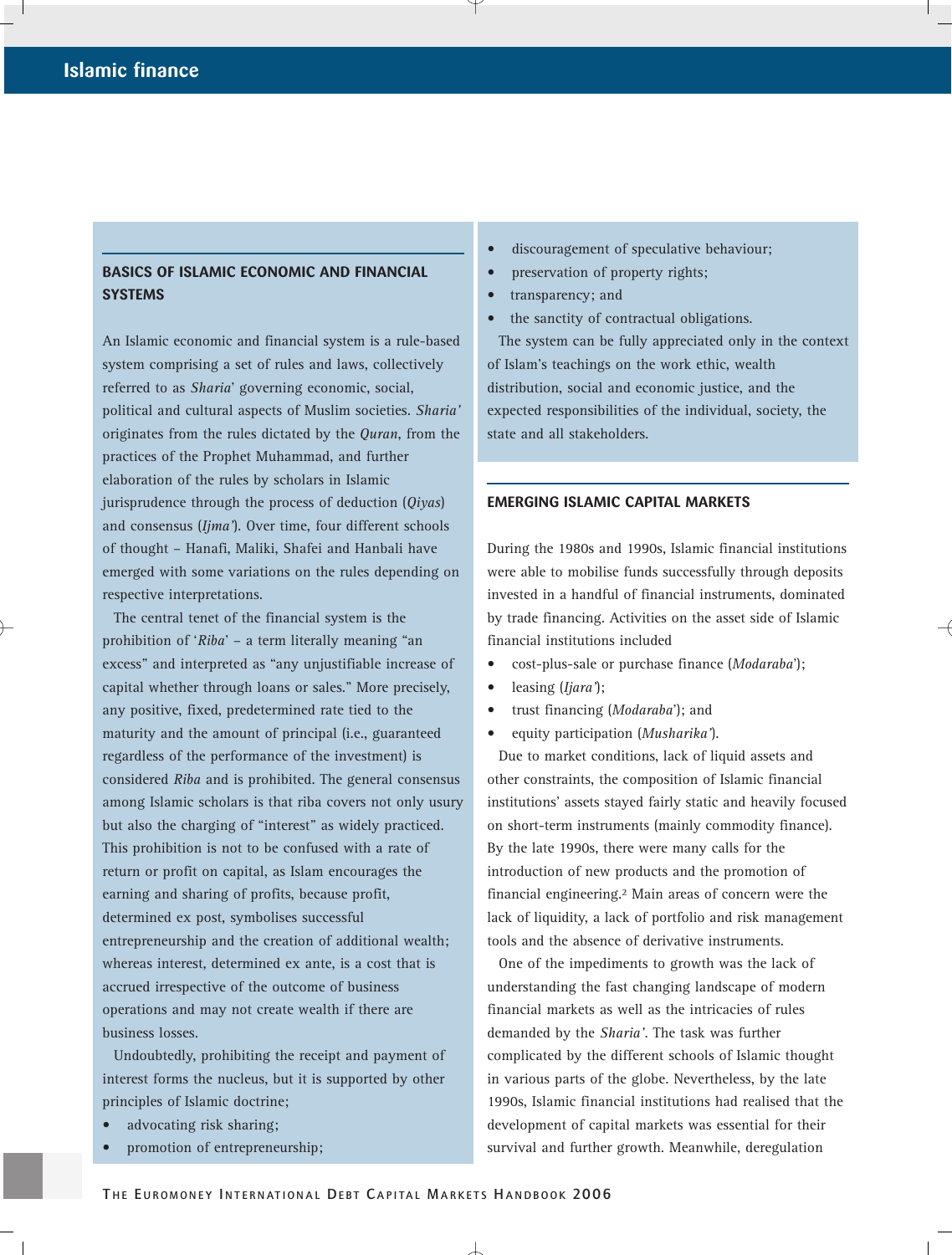#### **WHAT IS A** *SUKUK***?**

| ad liberalisation of capital movements in several<br>buntries led to close cooperation between Islamic<br>nancial institutions and conventional financial<br>stitutions in order to find solutions for liquidity and<br>ortfolio management. The result was two distinct<br>evelopments - the introduction of equity funds which<br>ere compatible with Sharia' and the launch of Islamic<br>set-backed securities more commonly known as Sukuk.<br>Whereas Islamic equity funds became popular with |                                                  |                            |                   |                 | conventional debt securities. The result is that within a<br>short span of less than five years, the market for Sukuk<br>have reached an impressive size of US\$30bn which<br>includes several sovereign and corporate issues (see<br>Exhibit 1 - notable transactions in the first half of 2005).<br><b>WHAT IS A SUKUK?</b> |                                                     |                                                               |  |
|------------------------------------------------------------------------------------------------------------------------------------------------------------------------------------------------------------------------------------------------------------------------------------------------------------------------------------------------------------------------------------------------------------------------------------------------------------------------------------------------------|--------------------------------------------------|----------------------------|-------------------|-----------------|-------------------------------------------------------------------------------------------------------------------------------------------------------------------------------------------------------------------------------------------------------------------------------------------------------------------------------|-----------------------------------------------------|---------------------------------------------------------------|--|
|                                                                                                                                                                                                                                                                                                                                                                                                                                                                                                      |                                                  |                            |                   |                 |                                                                                                                                                                                                                                                                                                                               |                                                     |                                                               |  |
|                                                                                                                                                                                                                                                                                                                                                                                                                                                                                                      | Notable transactions in the first half of 2005   |                            |                   |                 |                                                                                                                                                                                                                                                                                                                               |                                                     | <b>Exhibit 1</b>                                              |  |
|                                                                                                                                                                                                                                                                                                                                                                                                                                                                                                      |                                                  |                            |                   |                 |                                                                                                                                                                                                                                                                                                                               |                                                     |                                                               |  |
|                                                                                                                                                                                                                                                                                                                                                                                                                                                                                                      | <b>Issuer</b>                                    | Country                    | <b>Issue date</b> | Amount          | <b>Maturity</b><br>(year)                                                                                                                                                                                                                                                                                                     | <b>Type</b>                                         | Manager(s)                                                    |  |
|                                                                                                                                                                                                                                                                                                                                                                                                                                                                                                      | Sovereign                                        |                            |                   |                 |                                                                                                                                                                                                                                                                                                                               |                                                     |                                                               |  |
|                                                                                                                                                                                                                                                                                                                                                                                                                                                                                                      | Government of Bahrain                            | <b>Bahrain</b>             | February-05       | BD30m           | 5                                                                                                                                                                                                                                                                                                                             | ljara' (Leasing)                                    | <b>Bahrain Monetary Agency</b>                                |  |
|                                                                                                                                                                                                                                                                                                                                                                                                                                                                                                      | Government of Pakistan                           | Pakistan                   | January-05        | US\$600m        | 5                                                                                                                                                                                                                                                                                                                             | ljara' (Leasing)                                    | Citgroup, HSBC Amanah                                         |  |
|                                                                                                                                                                                                                                                                                                                                                                                                                                                                                                      | Supranational<br>Islamic Development Bank        | Supranational organisation | $ $ une-05        | <b>US\$500m</b> | 5                                                                                                                                                                                                                                                                                                                             | Sukuk                                               | HSBC Amanah, Deustche Bank,                                   |  |
|                                                                                                                                                                                                                                                                                                                                                                                                                                                                                                      | The World Bank                                   | Supranational organisation | April-05          | M\$760m         | 5                                                                                                                                                                                                                                                                                                                             | Bai' Bithaman Ajil (BBA)                            | CIMB, Dubai Islamic Bank<br>CIMB, ABN Amro Bank Bhd           |  |
|                                                                                                                                                                                                                                                                                                                                                                                                                                                                                                      | Corporate                                        |                            |                   |                 |                                                                                                                                                                                                                                                                                                                               | (deferred-payment sale)                             |                                                               |  |
|                                                                                                                                                                                                                                                                                                                                                                                                                                                                                                      | PLUS Expressways Bhd                             | Malaysia                   | June-05           | M\$2,410m       | $11 - 14$                                                                                                                                                                                                                                                                                                                     | Bai' Bithaman Ajil (BBA)<br>(deferred-payment sale) | <b>CIMB</b>                                                   |  |
|                                                                                                                                                                                                                                                                                                                                                                                                                                                                                                      | Jimah Energy Ventures                            | Malaysia                   | May-05            | M\$405m         | $6 - 16.5$                                                                                                                                                                                                                                                                                                                    | Istisna' (purchase order)                           | Ammercchant Bank Berhad, RHB<br>Sakura Merchant Bhd, MIMB,    |  |
|                                                                                                                                                                                                                                                                                                                                                                                                                                                                                                      | Commercial Real Estate Company                   | Kuwait                     | May-05            | US\$100m        | 5                                                                                                                                                                                                                                                                                                                             | <i>ljara'</i> (leasing)                             | Kuwait Finance House, Liquidity<br>Management Centre          |  |
|                                                                                                                                                                                                                                                                                                                                                                                                                                                                                                      | Time Engineering (Musyarakah<br>One Capital Bhd) | Malaysia                   | April-05          | M\$566.55m      | $1 - 5$                                                                                                                                                                                                                                                                                                                       | Musharika' (profit and<br>loss-sharing              | <b>CIMB</b>                                                   |  |
|                                                                                                                                                                                                                                                                                                                                                                                                                                                                                                      | Durrat Sukuk Company BSC                         | Bahrain                    | January-05        | US\$152.5m      | 5                                                                                                                                                                                                                                                                                                                             | Istisna' and Ijara' Sukuk                           | Kuwait Finance House                                          |  |
|                                                                                                                                                                                                                                                                                                                                                                                                                                                                                                      | Source: Compiled from various market sources     |                            |                   |                 |                                                                                                                                                                                                                                                                                                                               |                                                     | THE EUROMONEY INTERNATIONAL DEBT CAPITAL MARKETS HANDBOOK 200 |  |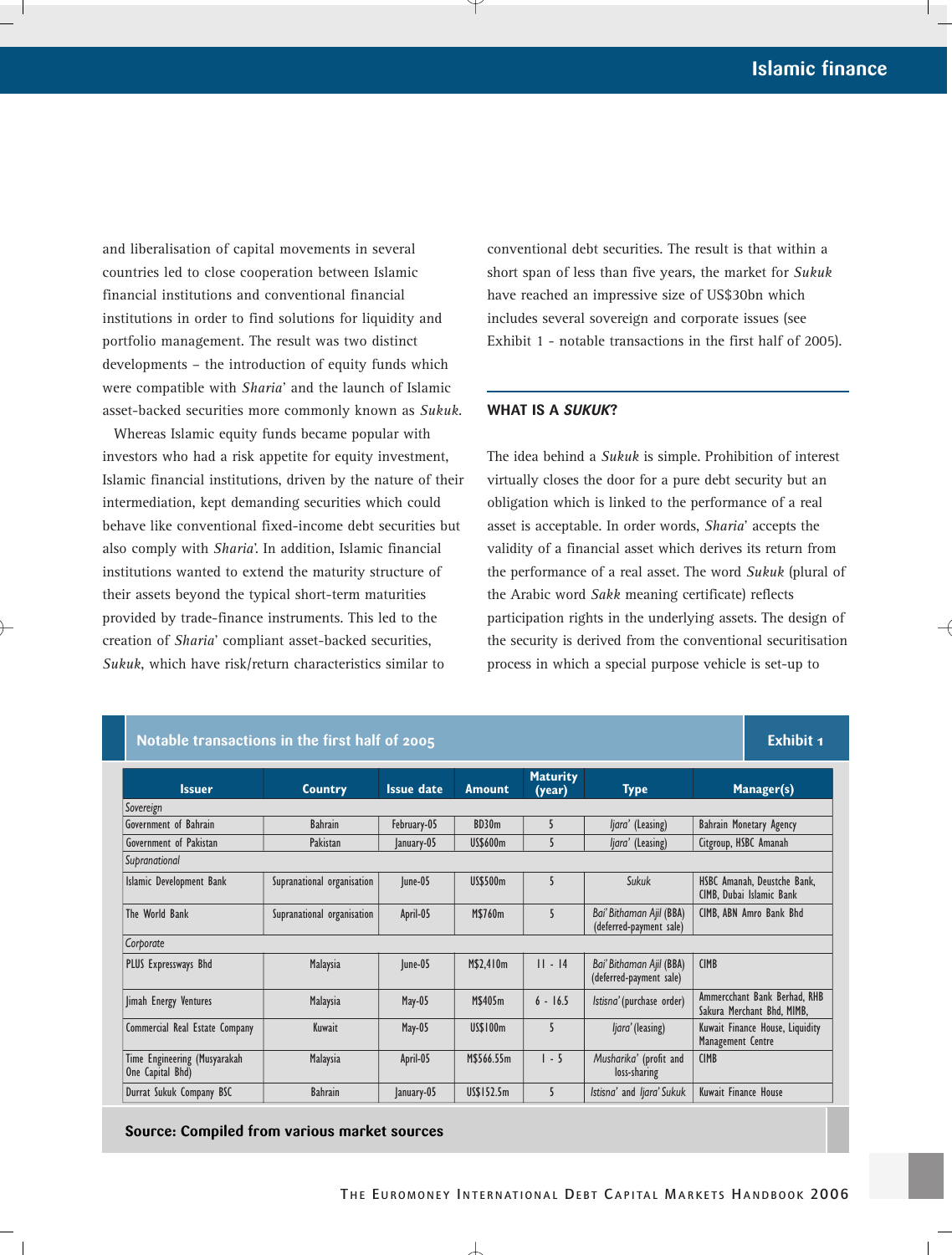

acquire assets and to issue financial claims on the asset. Such financial claims represent a proportionate beneficial ownership for a defined period when the risk and the return associated with cash-flows generated by an underlying asset, is passed to *Sukuk* holders (investors).

The core contract utilised in the process of securitisation to create a *Sukuk* is an Islamic contract of intermediation known as *Modaraba'* (trust financing), which allows one party to act as an agent (manager) on behalf of a principal (capital owner) for an agreed fee or profit-sharing arrangement. The contract of *Modaraba'* is used to create a Special Purpose *Modaraba'* (SPM) entity, similar to the conventional Special Purpose Vehicle (SPV), to play a welldefined role in acquiring certain assets and issuing certificates against the assets. The underlying assets acquired by SPM need to be *Sharia'* compliant and can vary in nature. Depending upon the nature of underlying assets and the school of thought, the tradability and negotiability of issued certificates is determined.

The majority of *Sukuk* issued to date are based on two classes of assets. The first class of assets fall into financial claims created out of a spot sale (*Salam*) or a deferredpayment sale (*bay' mu'ajjal*) and/or a deferred-delivery sale (*bay'salam*) contract, whereby the seller undertakes to supply specific goods or commodities, incorporating a mutually agreed contract for resale to the client and a mutually negotiated margin.

*Salam*-based *Sukuk* have proved to be a useful investment vehicle for short-term maturity since underlying commodity financing tends to be for a short-term tenor ranging from three months to one year. However, due to the fact that the *Sukuk* results in a pure financial security and is somewhat de-linked from the risk/return of the underlying asset, *Sharia'* treats it as a pure debt security. Consequently, many investors, including those in the GCC countries cannot trade these *Sukuk* in the secondary market, either at a discount, or at a premium. Trading will introduce a mechanism to indulge in *Riba* or interest in the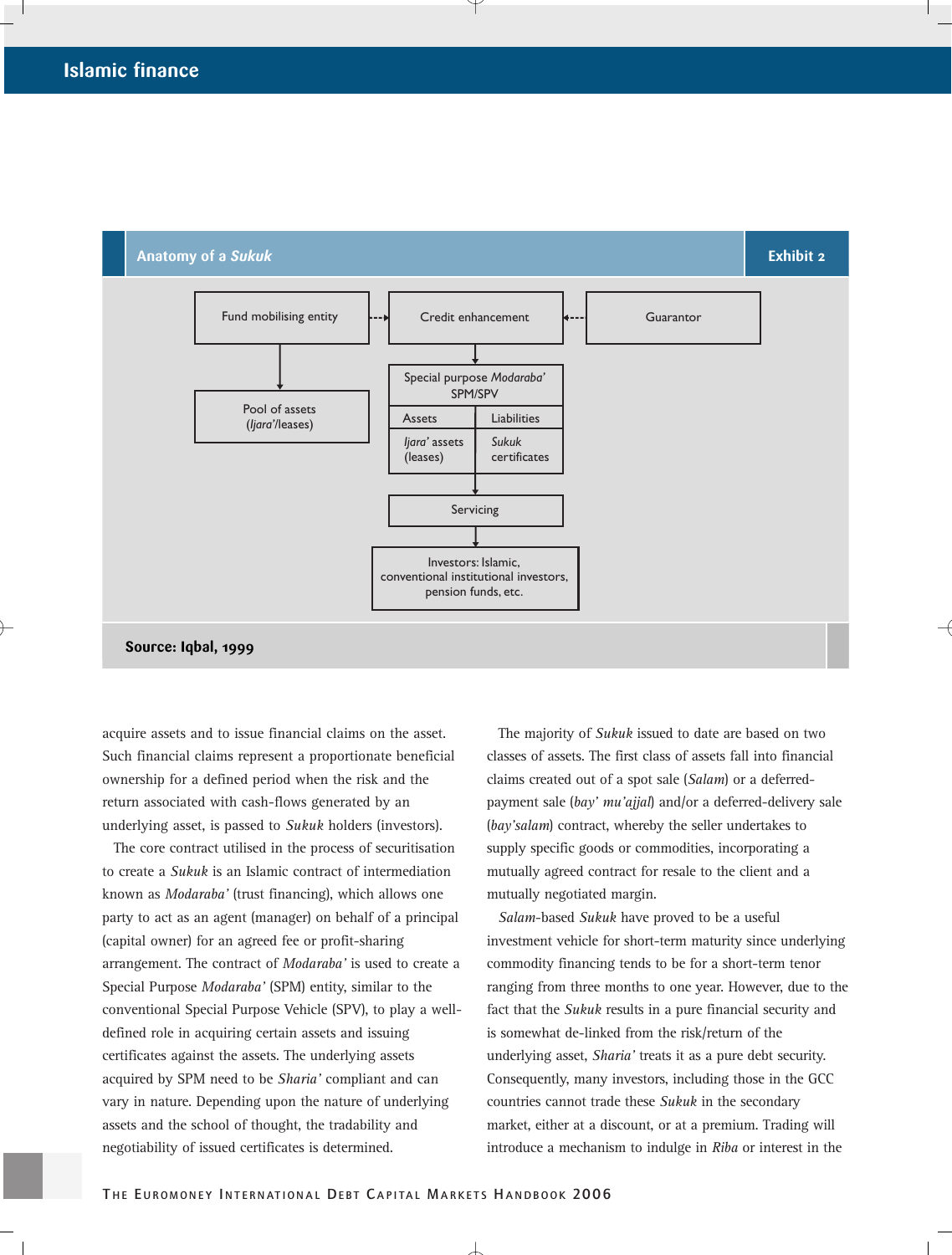transaction. Due to this restriction, investors tend to hold *Salam*-based *Sukuk* up to the maturity of the certificate.

In order to provide longer-term maturity and limited tradability and negotiability to investors, a second class of *Sukuk* is based on leasing (*Ijara*'). An *Ijara*' instrument is one of the instruments which bears the closest resemblance to a conventional lease contract and offers flexibility of both fixed and floating-rate payoffs. The cash-flows of the lease including rental payments and principal repayments are passed through to investors in the form of coupon and principal payments. *Ijara'*-based *Sukuk* provide an efficient medium-to long-term maturity mode of financing.

#### **CURRENT MARKET ENVIRONMENT**

Islamic capital markets are now gaining the momentum to grow into a vibrant marketplace, especially for emerging market borrowers in the regions of the Middle-East, South-East Asia, South Asia and North Africa.

On the supply side, the volume of Islamic investments – with a preference for *Sharia'* compliant instruments – has grown to form a critical mass that can support a well-functioning and efficient capital market. It is evolving into a truly international market. Not only highly rated borrowers such as the Multilateral Development Banks (for example, the World Bank), but also developing country borrowers with lower credit ratings, such as Pakistan, have successfully raised a considerable volume of funds in this market.

On the demand side, countries in the developing world, especially the middle-income countries, will require a significant volume of investments in infrastructure over the next decade. To illustrate, for Indonesia alone, additional infrastructure investments of US\$5bn (2% of GDP) are required annually, to reach a 6% medium-term growth target, as estimated by the World Bank.3 Because the domestic capital markets of these borrowers are often not deep enough to satisfy their large

investment needs, they would have to access external sources of financing.

Furthermore, Muslim stakeholders in middle-income countries are increasingly expressing their preference for *Sharia'* compliant financing. Borrowers, especially publicsector institutions, are starting to reflect their stakeholders' voices in the implementation of financial operations. In turn, financial intermediaries, including private-sector commercial and investment banks, as well as development finance institutions, are likely to start paying more attention to such 'non-financial' needs of their clients - in addition to satisfying these borrowers' funding needs, in order to stay successful in the marketplace.

For the Multilateral Development Banks (MDBs), such as the World Bank, the development of Islamic capital markets will be a highly relevant topic. Firstly, MDBs are deeply involved in infrastructure finance in their borrowing member countries and would therefore naturally be interested in the emerging Islamic capital market as a new and alternative source of financing. Secondly, by channeling the funds available in Islamic financial markets, which are mostly based in the countries with high savings such as the GCC countries and Malaysia, to finance investments in developing countries, MDBs can create a new model for international development cooperation while responding to the stake-holders' voices on both sides. Thirdly, MDBs can promote financial stability by encouraging the development of Islamic capital markets to enhance liquidity, and enabling Islamic financial institutions to have more diversified portfolios and sound risk management. Furthermore, this could also provide the momentum to integrate the Islamic financial markets within the framework of the international financial system.

### **GOING FORWARD: CHALLENGES AND POLICY ACTIONS NEEDED**

In the near future, it is most likely that structures which provide investors with a pre-determined return as well as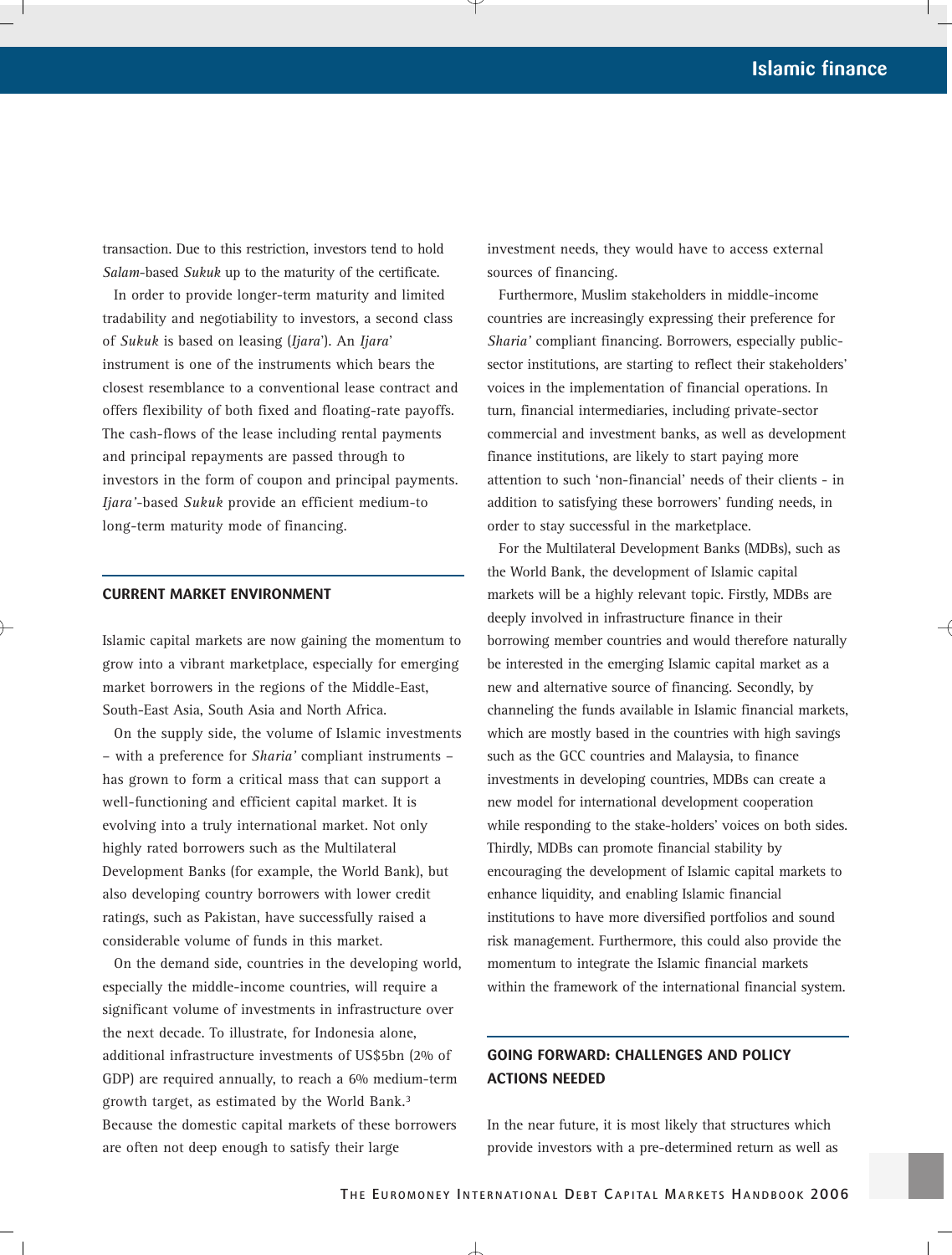full recourse to the obligor (such as *Ijara'* and *Murabaha'*) would have more market potential than other structures. As discussed earlier, this will be driven primarily by investor preferences, but a large proportion of potential borrowers would also prefer to lock-in their borrowing costs rather than engage in pure profit sharing schemes.

While the overall market background appears promising, certain obstacles and constraints may lie ahead and market participants and regulators need to take concrete steps to support market take-off.

Firstly and most importantly, market development requires a strong sponsorship and leadership of the host country government, especially on legal and regulatory issues. For example, for an *Ijara'* transaction, the owner of operating assets needs to enter into a leasing transaction. While the owners of operating assets are often the government itself or its related public-sector bodies, the relevant laws and regulations in the host country may not allow these public-sector bodies to pledge or lease assets needed to structure an *Ijara*' transaction. This is a fundamental point; the host country's policy actions to promote such Islamic finance will be a key prerequisite for the market to develop further.

Furthermore, borrowers, investors as well as intermediaries need to nurture the market patiently. As of now, Islamic transactions often face a competitive disadvantage to conventional bond issues in terms of cost-efficiency. Each new issue incurs higher levels of legal and documentary expenses as well as distribution costs; and involves examining structural robustness in addition to evaluating the credit quality of the obligor. Also, since the terms available in Islamic capital markets are mostly derived from the pricing levels in the more liquid conventional bond markets, there is no inherent funding cost advantage for borrowers tapping Islamic markets. Borrowers, therefore, would need to formulate a comprehensive, long-term and strategic view on how to reduce the overall funding cost by tapping Islamic markets, rather than focusing on a single transaction.

Investors, on the other hand, can significantly support market development by expressing their preference for *Sharia'* compliant instruments more concretely, namely in terms of their bid prices. For intermediaries, they can lead the process to reduce transaction costs, perhaps through further standardisation of transaction schemes and instruments.4

*Sharia'* scholars can also play an important role. It is essential that multi-disciplinary expertise, covering topics ranging from theological interpretation to financial structuring, be developed through knowledge-sharing, cross-training and acquiring an understanding of the functioning of markets. To stimulate cross-border activities in the primary as well as secondary markets, the acceptance of contracts across regions and across schools of thought and markets will also be helpful.

#### **CONCLUSION**

In the wake of the current wave of oil revenues and increasing demand for *Sharia'*-compliant products, Islamic capital markets are emerging at a quickening pace and stakeholders are starting to realise the potential. Development of institutional infrastructure in the international fora, such as establishment of accounting standards and regulatory bodies, are all steps in the right direction.5 However, for the market to grow further, it also needs strong leadership and constructive policy actions of host governments, to enable market participants to originate Islamic finance transactions.

Well-developed Islamic capital markets will not only be beneficial for borrowers and institutional investors, they can also further enhance the stability of Islamic financial institutions, providing them with improved portfolio, liquidity and risk management tools. Ultimately, all these developments will contribute to integrating Islamic financial markets, as well as the people who form these markets, into the framework of the broader conventional international financial system.